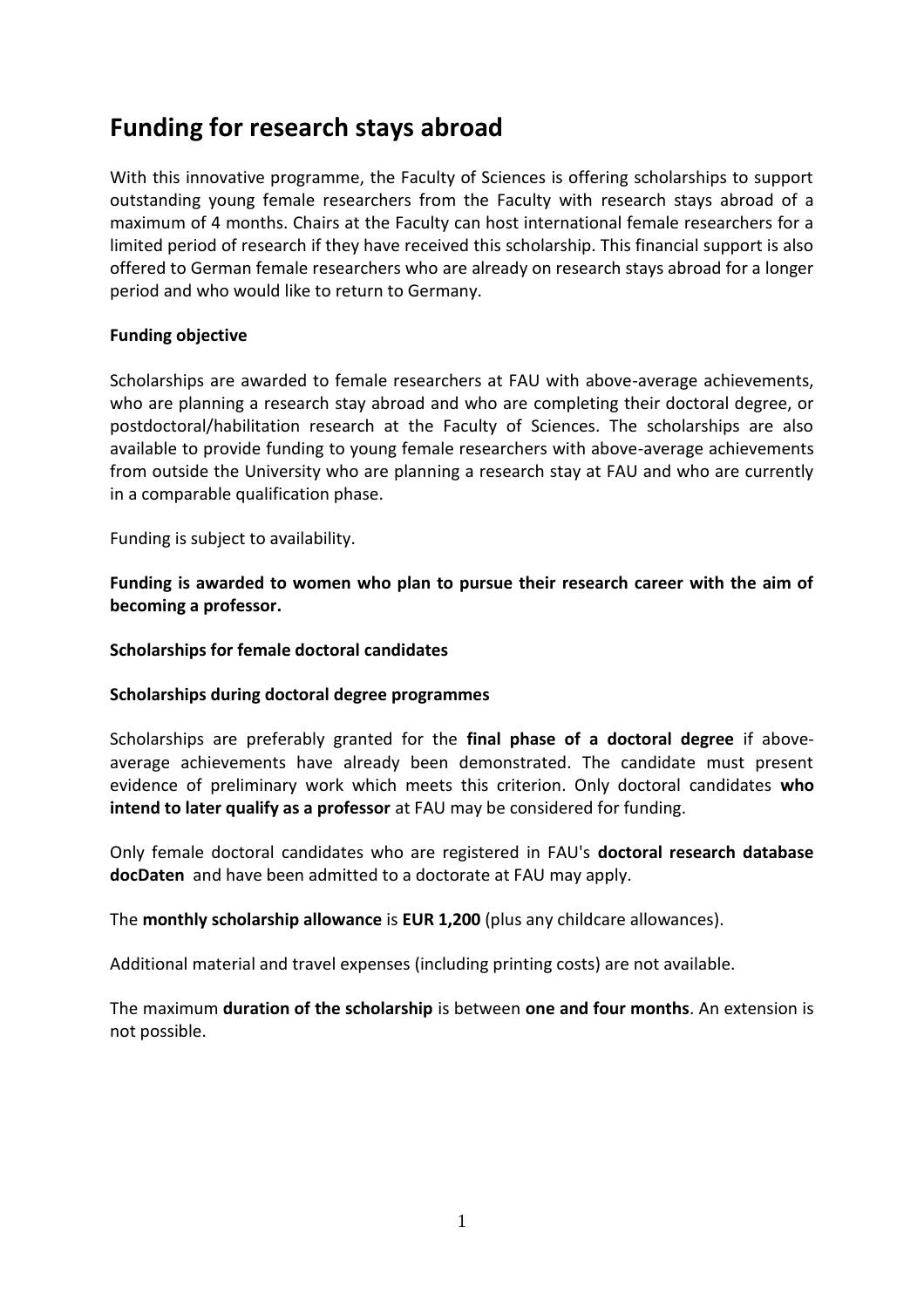# **Scholarships for female postdoctoral researchers**

These scholarships are intended to enable women with doctorates to start, continue and/or complete a project that qualifies them for a university career (junior professorship or habilitation). Applicants should generally have completed their doctorate with a minimum grade of 'sehr gut' (excellent; magna cum laude). Furthermore, the duration of the doctorate may generally not have exceeded four years. **The doctoral degree certificate must be submitted before the start of the scholarship**.

The monthly scholarship allowance is **EUR 2,200** (plus any childcare allowances). Additional material and travel expenses (including printing costs) are **not** available.

The maximum duration of the scholarship is between **one and four months**. An extension is **not possible**.

# The **scholarship holder must have close institutional ties to FAU**.

Applicants must submit the following documents together with the completed application form:

- a signed CV (in tabular form) with publications list (see application form),
- a statement from the department/institute to which the project is assigned on the scholarship holder's close institutional ties to the department/institute,
- a short project description that explains the preliminary work already carried out and a work plan detailing the content and schedule for the funding period in question (approx. three pages plus work plan),
- details of how the project fits into the applicant's career plan
- copies of the birth certificates of any children.

Funding applications in German or English must be submitted in digital format.

Applicants must submit the following documents together with the completed application form:

- a signed CV (in tabular form) with a publication list (see application form)
- letter of support with original signature (see check list)
- a short project description that explains the work already completed on the thesis and a work plan detailing the content and schedule during the funding period (approx. three pages plus work plan)
- details of how the project fits into the applicant's career plan
- copies of the birth certificates of any children.

Funding applications in German or English must be submitted in digital format.